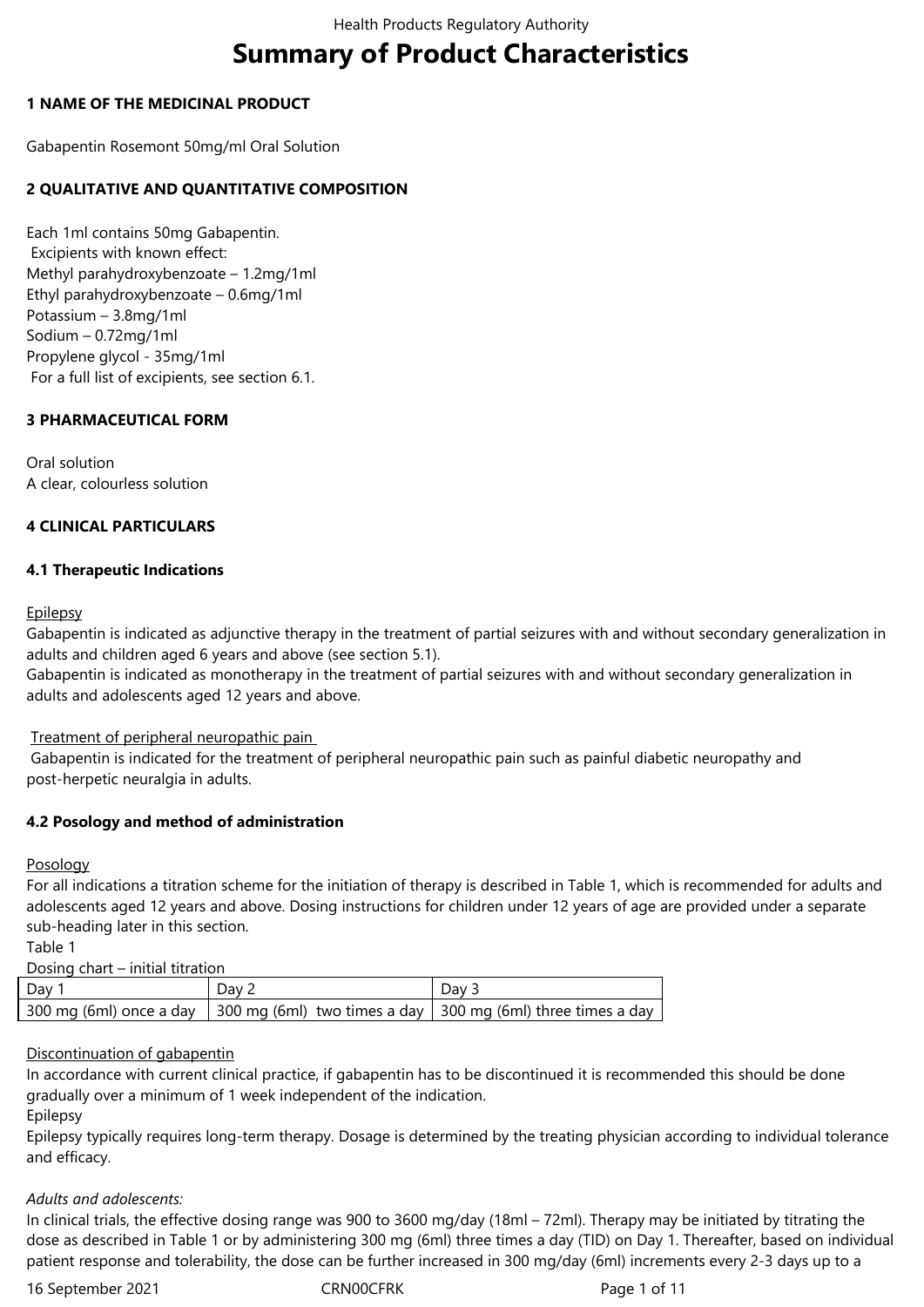maximum dose of 3600 mg/day (72ml). Slower titration of gabapentin dosage may be appropriate for individual patients. The minimum time to reach a dose of 1800 mg/day (36ml) is one week, to reach 2400 mg/day (48ml) is a total of 2 weeks, and to reach 3600 mg/day (72ml) is a total of 3 weeks. Dosages up to 4800 mg/day (96ml) have been well tolerated in long-term open-label clinical studies. The total daily dose should be divided in three single doses, the maximum time interval between the doses should not exceed 12 hours to prevent breakthrough convulsions.

## *Children aged 6 years and above:*

The starting dose should range from 10 to 15 mg/kg/day and the effective dose is reached by upward titration over a period of approximately three days. The effective dose of gabapentin in children aged 6 years and older is 25 to 35 mg/kg/day. Dosages up to 50 mg/kg/day have been well tolerated in a long-term clinical study. The total daily dose should be divided in three single doses, the maximum time interval between doses should not exceed 12 hours.

It is not necessary to monitor gabapentin plasma concentrations to optimize gabapentin therapy. Further, gabapentin may be used in combination with other antiepileptic medicinal products without concern for alteration of the plasma concentrations of gabapentin or serum concentrations of other antiepileptic medicinal products.

# Peripheral neuropathic pain

## *Adults*

The therapy may be initiated by titrating the dose as described in Table 1. Alternatively, the starting dose is 900 mg/day (18ml) given as three equally divided doses. Thereafter, based on individual patient response and tolerability, the dose can be further increased in 300 mg/day (6ml) increments every 2-3 days up to a maximum dose of 3600 mg/day (72ml). Slower titration of gabapentin dosage may be appropriate for individual patients. The minimum time to reach a dose of 1800 mg/day (36ml) is one week, to reach 2400 mg/day (48ml) is a total of 2 weeks, and to reach 3600 mg/day (72ml) is a total of 3 weeks.

In the treatment of peripheral neuropathic pain such as painful diabetic neuropathy and post-herpetic neuralgia, efficacy and safety have not been examined in clinical studies for treatment periods longer than 5 months. If a patient requires dosing longer than 5 months for the treatment of peripheral neuropathic pain, the treating physician should assess the patient's clinical status and determine the need for additional therapy.

## Instruction for all areas of indication

In patients with poor general health, i.e. low body weight, after organ transplantation etc., the dose should be titrated more slowly, either by using smaller dosage strengths or longer intervals between dosage increases.

Physicians should be cautious in prescribing high doses of gabapentin to young adolescents or adults with low body weight (39 – 50Kg) as in these patients the levels of propylene glycol, acesulfame K and saccharin sodium may exceed the recommended WHO daily intake limits.

|                  |                        | mg/kg/day based on maximum dose of 3600mg |                    |  |
|------------------|------------------------|-------------------------------------------|--------------------|--|
|                  |                        | Average 12 year old                       |                    |  |
|                  | WHO daily intake limit | (39Kq)                                    | 50Kg person        |  |
| Acesulfame K     | 15mg/kg/day            | 36.9mg                                    | 28.8mg             |  |
| Saccharin Sodium | 5mg/kg/day             | 6.5 <sub>mg</sub>                         | 5.0 <sub>mg</sub>  |  |
| Propylene Glycol | 25mg/kg/day            | 64.6mg                                    | 50.4 <sub>mg</sub> |  |

## Use in elderly patients (over 65 years of age)

Elderly patients may require dosage adjustment because of declining renal function with age (see Table 2). Somnolence, peripheral oedema and asthenia may be more frequent in elderly patients.

## Use in patients with renal impairment

Dosage adjustment is recommended in patients with compromised renal function as described in Table 2 and/or those undergoing haemodialysis.

#### Table 2

## DOSAGE OF GABAPENTIN IN ADULTS BASED ON RENAL FUNCTION

| Creatinine Clearance (ml/min) | Total Daily Dose <sup>a</sup> (mg/day) |
|-------------------------------|----------------------------------------|
| $\geq 80$                     | 900-3600 (18-72ml)                     |
| $50 - 79$                     | 600-1800 (12-36ml)                     |
| $30 - 49$                     | 300-900 (6ml-18ml)                     |
| $15 - 29$                     | $150^b - 600$ (3ml-12ml)               |
| < 15 <sup>c</sup>             | $150^b - 300$ (3ml-6ml)                |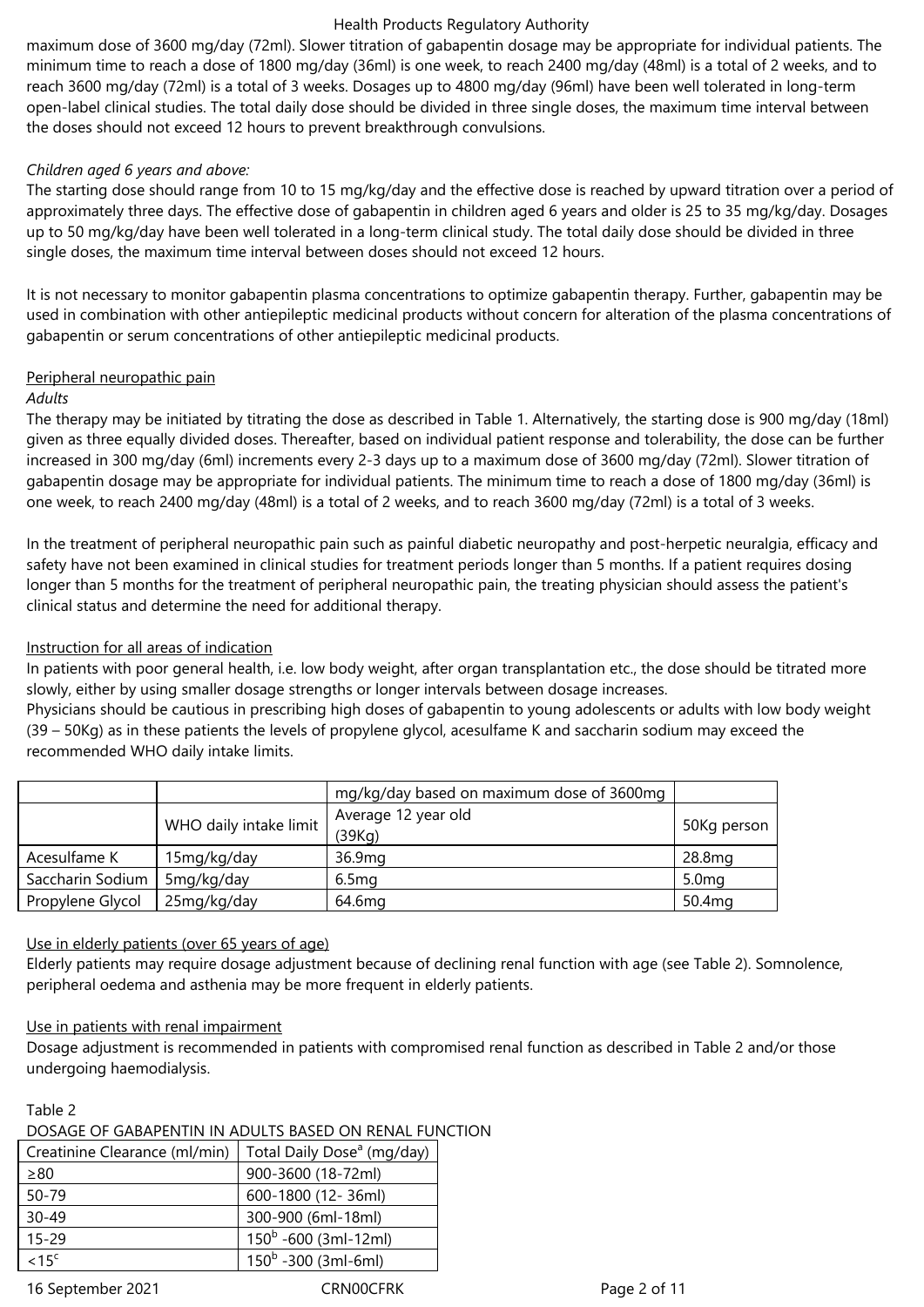<sup>a</sup> Total daily dose should be administered as three divided doses. Reduced dosages are for patients with renal impairment (creatinine clearance < 79 ml/min).

 $b$  To be administered as 300 mg (6ml) every other day.

 $c$  For patients with creatinine clearance <15 ml/min, the daily dose should be reduced in proportion to creatinine clearance (e.g., patients with a creatinine clearance of 7.5 ml/min should receive one-half the daily dose that patients with a creatinine clearance of 15 ml/min receive).

## Use in patients undergoing haemodialysis

For anuric patients undergoing haemodialysis who have never received gabapentin, a loading dose of 300 to 400 mg (6ml-8ml), then 200 to 300 mg (4ml-6ml) of gabapentin following each 4 hours of haemodialysis, is recommended. On dialysis-free days, there should be no treatment with gabapentin.

For renally impaired patients undergoing haemodialysis, the maintenance dose of gabapentin should be based on the dosing recommendations found in Table 2. In addition to the maintenance dose, an additional 200 to 300 mg dose following each 4-hour haemodialysis treatment is recommended.

## Method of administration

For oral use.

Suitable for administration via nasogastric (NG) or percutaneous endoscopic gastrostomy (PEG) tubes only. For further information see section 6.6.

Gabapentin can be given with or without food.

# **4.3 Contraindications**

Hypersensitivity to the active substance or to any of the excipients (listed in section 6.1).

## **4.4 Special warnings and precautions for use**

## Drug Rash with Eosinophilia and Systemic Symptoms (DRESS)

Severe, life-threatening, systemic hypersensitivity reactions such as Drug rash with eosinophilia and systemic symptoms (DRESS) have been reported in patients taking antiepileptic drugs including gabapentin (see section 4.8). It is important to note that early manifestations of hypersensitivity, such as fever or lymphadenopathy, may be present even though rash is not evident. If such signs or symptoms are present, the patient should be evaluated immediately. Gabapentin should be discontinued if an alternative etiology for the signs or symptoms cannot be established.

## **Anaphylaxis**

Gabapentin can cause anaphylaxis. Signs and symptoms in reported cases have included difficulty breathing, swelling of the lips, throat and tongue, and hypotension requiring emergency treatment. Patients should be instructed to discontinue gabapentin and seek immediate medical care should they experience signs or symptoms of anaphylaxis (see section 4.8).

## Suicidal ideation and behaviour

Suicidal ideation and behaviour have been reported in patients treated with anti-epileptic agents in several indications. A meta-analysis of randomised placebo controlled trials of anti-epileptic drugs has also shown a small increased risk of suicidal ideation and behaviour. The mechanism of this risk is not known and the available data do not exclude the possibility of an increased risk for gabapentin. Therefore patients should be monitored for signs of suicidal ideation and behaviours and appropriate treatment should be considered. Patients (and caregivers of patients) should be advised to seek medical advice should signs of suicidal ideation or behaviour emerge.

## Acute pancreatitis

If a patient develops acute pancreatitis under treatment with gabapentin, discontinuation of gabapentin should be considered (see section 4.8).

## Seizures

Although there is no evidence of rebound seizures with gabapentin, abrupt withdrawal of anticonvulsant agents in epileptic patients may precipitate status epilepticus (see section 4.2).

As with other antiepileptic medicinal products, some patients may experience an increase in seizure frequency or the onset of new types of seizures with gabapentin. As with other anti-epileptics, attempts to withdraw concomitant anti-epileptics in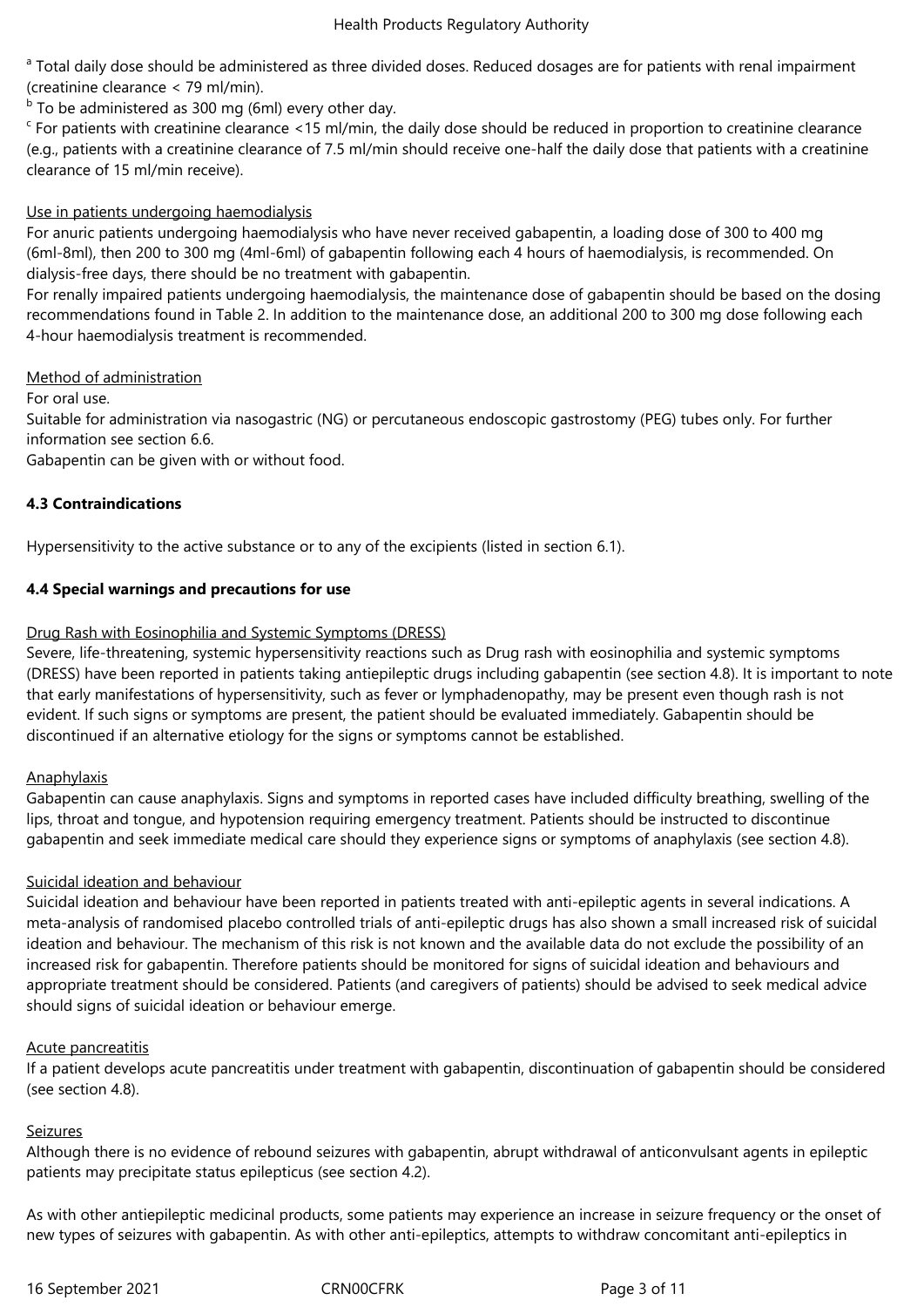treatment refractive patients on more than one anti-epileptic, in order to reach gabapentin monotherapy have a low success rate.

Gabapentin is not considered effective against primary generalized seizures such as absences and may aggravate these seizures in some patients. Therefore, gabapentin should be used with caution in patients with mixed seizures including absences. Gabapentin treatment has been associated with dizziness and somnolence, which could increase the occurrence of accidental injury (fall). There have also been postmarketing reports of confusion, loss of consciousness and mental impairment. Therefore, patients should be advised to exercise caution until they are familiar with the potential effects of the medication.

## Concomitant use with opioids

Patients who require concomitant treatment with opioids should be carefully observed for signs of central nervous system (CNS) depression, such as somnolence, sedation and respiratory depression. Patients who use gabapentin and morphine concomitantly may experience increases in gabapentin concentrations. The dose of gabapentin or opioids should be reduced appropriately (see section 4.5).

## Respiratory depression

Gabapentin has been associated with severe respiratory depression. Patients with compromised respiratory function, respiratory or neurological disease, renal impairment, concomitant use of CNS depressants and the elderly might be at higher risk of experiencing this severe adverse reaction. Dose adjustments might be necessary in these patients.

## Use in elderly patients (over 65 years of age)

No systematic studies in patients 65 years or older have been conducted with gabapentin. In one double blind study in patients with neuropathic pain, somnolence, peripheral oedema and asthenia occurred in a somewhat higher percentage in patients aged 65 years or above, than in younger patients. Apart from these findings, clinical investigations in this age group do not indicate an adverse event profile different from that observed in younger patients.

## Paediatric population

The effects of long-term (greater than 36 weeks) gabapentin therapy on learning, intelligence, and development in children and adolescents have not been adequately studied. The benefits of prolonged therapy must therefore be weighed against the potential risks of such therapy.

## Abuse and Dependence

Cases of abuse and dependence have been reported in the post-marketing database. Carefully evaluate patients for a history of drug abuse and observe them for possible signs of gabapentin abuse e.g. drug-seeking behavior, dose escalation, development of tolerance.

## Laboratory tests

False positive readings may be obtained in the semi-quantitative determination of total urine protein by dipstick tests. It is therefore recommended to verify such a positive dipstick test result by methods based on a different analytical principle such as the Biuret method, turbidimetric or dye-binding methods, or to use these alternative methods from the beginning.

# Excipient warnings

This product contains:

- Parahydroxybenzoates. These may cause allergic reactions (possibly delayed).
- Potassium 3.8mg per 1ml dose. This should be taken into consideration for patients with reduced kidney function or patients on controlled potassium diets.
- Sodium 0.72mg per 1ml dose. This should be taken into consideration for patients on a controlled sodium diet. This is equivalent to 0.04% of the WHO recommended maximum daily intake of 2g sodium for an adult.
- Propylene glycol 35mg per 1 ml dose. This should be taken into consideration for pregnant or breast-feeding women, patients who suffer from liver or kidney disease and children under 5, particularly if the child uses other medicines that contain propylene glycol or alcohol.

# **4.5 Interaction with other medicinal products and other forms of interactions**

There are spontaneous and literature case reports of respiratory depression and/or sedation associated with gabapentin and opioid use. In some of these reports, the authors considered this a particular concern with the combination of gabapentin and opioids, especially in elderly patients.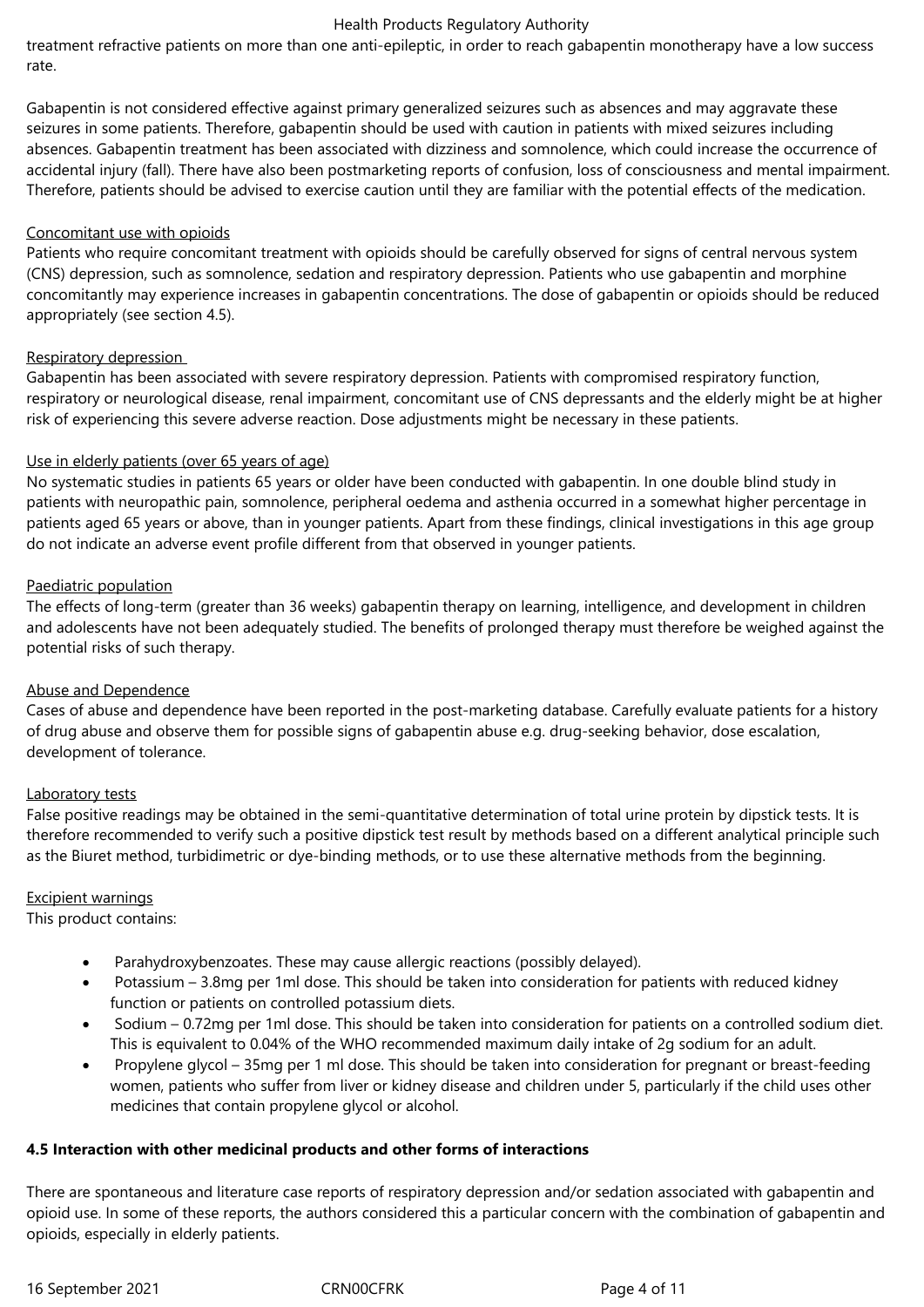In a study involving healthy volunteers (N=12), when a 60mg controlled-release morphine capsule was administered 2 hours prior to a 600mg gabapentin capsule, mean gabapentin AUC increased by 44% compared to gabapentin administered without morphine. Therefore, patients who require concomitant treatment with opioids should be carefully observed for signs of CNS depression, such as somnolence,sedation and respiratory depression and the dose of gabapentin or opioids should be reduced appropriately.

No interaction between gabapentin and phenobarbital, phenytoin, valproic acid, or carbamazepine has been observed. Gabapentin steady-state pharmacokinetics are similar for healthy subjects and patients with epilepsy receiving these anti-epileptic agents.

Coadministration of gabapentin with oral contraceptives containing norethindrone and/or ethinyl estradiol, does not influence the steady-state pharmacokinetics of either component.

Coadministration of gabapentin with antacids containing aluminium and magnesium, reduces gabapentin bioavailability up to 24%. It is recommended that gabapentin be taken at the earliest two hours following antacid administration. Renal excretion of gabapentin is unaltered by probenecid.

A slight decrease in renal excretion of gabapentin that is observed when it is coadministered with cimetidine is not expected to be of clinical importance.

## **4.6 Fertility, pregnancy and lactation**

## **Pregnancy**

## Risk related to epilepsy and antiepileptic medicinal products in general

The risk of birth defects is increased by a factor of  $2 - 3$  in the offspring of mothers treated with an antiepileptic medicinal product. Most frequently reported are cleft lip, cardiovascular malformations and neural tube defects. Multiple antiepileptic drug therapy may be associated with a higher risk of congenital malformations than monotherapy, therefore it is important that monotherapy is practised whenever possible. Specialist advice should be given to women who are likely to become pregnant or who are of childbearing potential and the need for antiepileptic treatment should be reviewed when a woman is planning to become pregnant. No sudden discontinuation of antiepileptic therapy should be undertaken as this may lead to breakthrough seizures, which could have serious consequences for both mother and child. Developmental delay in children of mothers with epilepsy has been observed rarely. It is not possible to differentiate if the developmental delay is caused by genetic, social factors, maternal epilepsy or the antiepileptic therapy.

# Risk related to gabapentin

There are no adequate data from the use of gabapentin in pregnant women.

Studies in animals have shown reproductive toxicity (see section 5.3). The potential risk for humans is unknown. Gabapentin should not be used during pregnancy unless the potential benefit to the mother clearly outweighs the potential risk to the foetus.

No definite conclusion can be made as to whether gabapentin is associated with an increased risk of congenital malformations when taken during pregnancy, because of epilepsy itself and the presence of concomitant antiepileptic medicinal products during each reported pregnancy.

# Breast-feeding

Gabapentin is excreted in human milk. Because the effect on the breast-fed infant is unknown, caution should be exercised when gabapentin is administered to a breast-feeding mother. Gabapentin should be used in breast-feeding mothers only if the benefits clearly outweigh the risks.

## Fertility

There is no effect on fertility in animal studies (see section 5.3)

## **4.7 Effects on ability to drive and use machines**

Gabapentin may have minor or moderate influence on the ability to drive and use machines. Gabapentin acts on the central nervous system and may cause drowsiness, dizziness or other related symptoms. Even, if they were only of mild or moderate degree, these undesirable effects could be potentially dangerous in patients driving or operating machinery. This is especially true at the beginning of the treatment and after increase in dose.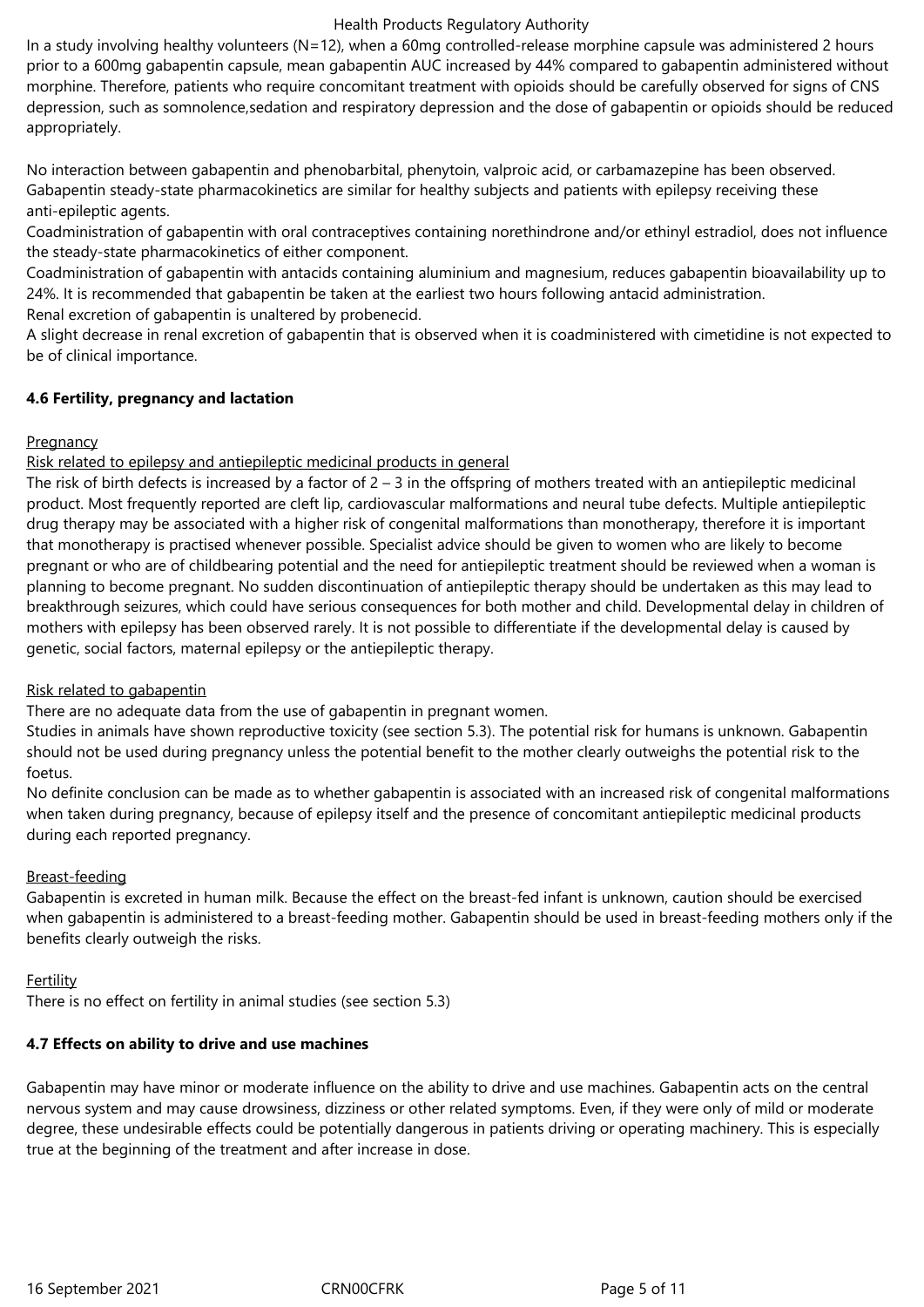The adverse reactions observed during clinical studies conducted in epilepsy (adjunctive and monotherapy) and neuropathic pain have been provided in a single list below by class and frequency (very common (≥1/10); common (≥1/100 to< 1/10); uncommon (≥1/1000 to < 1/100); rare (≥1/10000 to < 1/1000); very rare (< 1/10000). Where an adverse reaction was seen at different frequencies in clinical studies, it was assigned to the highest frequency reported.

Additional reactions reported from post-marketing experience are included as frequency Not known (cannot be estimated from the available data) in italics in the list below.

Within each frequency grouping, undesirable effects are presented in order of decreasing seriousness.

| <b>Body System</b>                 | <b>Adverse drug reactions</b>                                                                                                                                                                                                |
|------------------------------------|------------------------------------------------------------------------------------------------------------------------------------------------------------------------------------------------------------------------------|
| <b>Infections and infestations</b> |                                                                                                                                                                                                                              |
| Very Common                        | Viral infection                                                                                                                                                                                                              |
| Common                             | Pneumonia, respiratory infection, urinary tract infection, infection, otitis media                                                                                                                                           |
|                                    | Blood and the lymphatic system disorders                                                                                                                                                                                     |
| Common                             | leucopenia                                                                                                                                                                                                                   |
| Not known                          | thrombocytopenia                                                                                                                                                                                                             |
| Immune system disorders            |                                                                                                                                                                                                                              |
| Uncommon                           | allergic reactions (e.g. urticaria)                                                                                                                                                                                          |
| Not known                          | hypersensitivity syndrome, a systemic reaction with a variable presentation that can include fever, rash, hepatitis,<br>lymphadenopathy, eosinophilia, and sometimes other signs and symptoms, anaphylaxis (see section 4.4) |
|                                    | <b>Metabolism and Nutrition Disorders</b>                                                                                                                                                                                    |
| Common                             | anorexia, increased appetite                                                                                                                                                                                                 |
| Uncommon                           | hyperglycemia (most often observed in patients with diabetes)                                                                                                                                                                |
| Rare                               | hypoglycemia (most often observed in patients with diabetes)                                                                                                                                                                 |
| Not known                          | hyponatremia                                                                                                                                                                                                                 |
| <b>Psychiatric disorders</b>       |                                                                                                                                                                                                                              |
| Common                             | hostility, confusion and emotional lability, depression, anxiety, nervousness, thinking abnormal                                                                                                                             |
| Uncommon                           | agitation                                                                                                                                                                                                                    |
| Not known                          | hallucinations                                                                                                                                                                                                               |
| <b>Nervous system disorders</b>    |                                                                                                                                                                                                                              |
| Very Common                        | somnolence, dizziness, ataxia                                                                                                                                                                                                |
| Common                             | convulsions, hyperkinesias, dysarthria, amnesia, tremor, insomnia, headache, sensations such as paresthesia,<br>hypaesthesia, coordination abnormal, nystagmus, increased, decreased, or absent reflexes                     |
| Uncommon                           | hypokinesia, mental impairment                                                                                                                                                                                               |
| Rare                               | loss of consciousness                                                                                                                                                                                                        |
| Not known                          | other movement disorders (e.g. choreoathetosis, dyskinesia, dystonia)                                                                                                                                                        |
| <b>Eye disorders</b>               |                                                                                                                                                                                                                              |
| Common                             | visual disturbances such as amblyopia, diplopia                                                                                                                                                                              |
| <b>Ear and Labyrinth disorders</b> |                                                                                                                                                                                                                              |
| Common                             | vertigo                                                                                                                                                                                                                      |
| Not known                          | tinnitus                                                                                                                                                                                                                     |
| <b>Cardiac disorders</b>           |                                                                                                                                                                                                                              |
| Uncommon                           | palpitations                                                                                                                                                                                                                 |
| <b>Vascular disorders</b>          |                                                                                                                                                                                                                              |
| Common                             | hypertension, vasodilatation                                                                                                                                                                                                 |
|                                    | Respiratory, thoracic and mediastinal disorders                                                                                                                                                                              |
| Common                             | dyspnoea, bronchitis, pharyngitis, cough, rhinitis                                                                                                                                                                           |
| Rare                               | respiratory depression                                                                                                                                                                                                       |
| <b>Gastrointestinal disorders</b>  |                                                                                                                                                                                                                              |
| Common                             | vomiting, nausea, dental abnormalities, gingivitis, diarrhoea, abdominal pain, dyspepsia, constipation, dry<br>mouth or throat, flatulence                                                                                   |
| Uncommon                           | dysphagia                                                                                                                                                                                                                    |
| Not known                          | pancreatitis                                                                                                                                                                                                                 |

16 September 2021 CRN00CFRK Page 6 of 11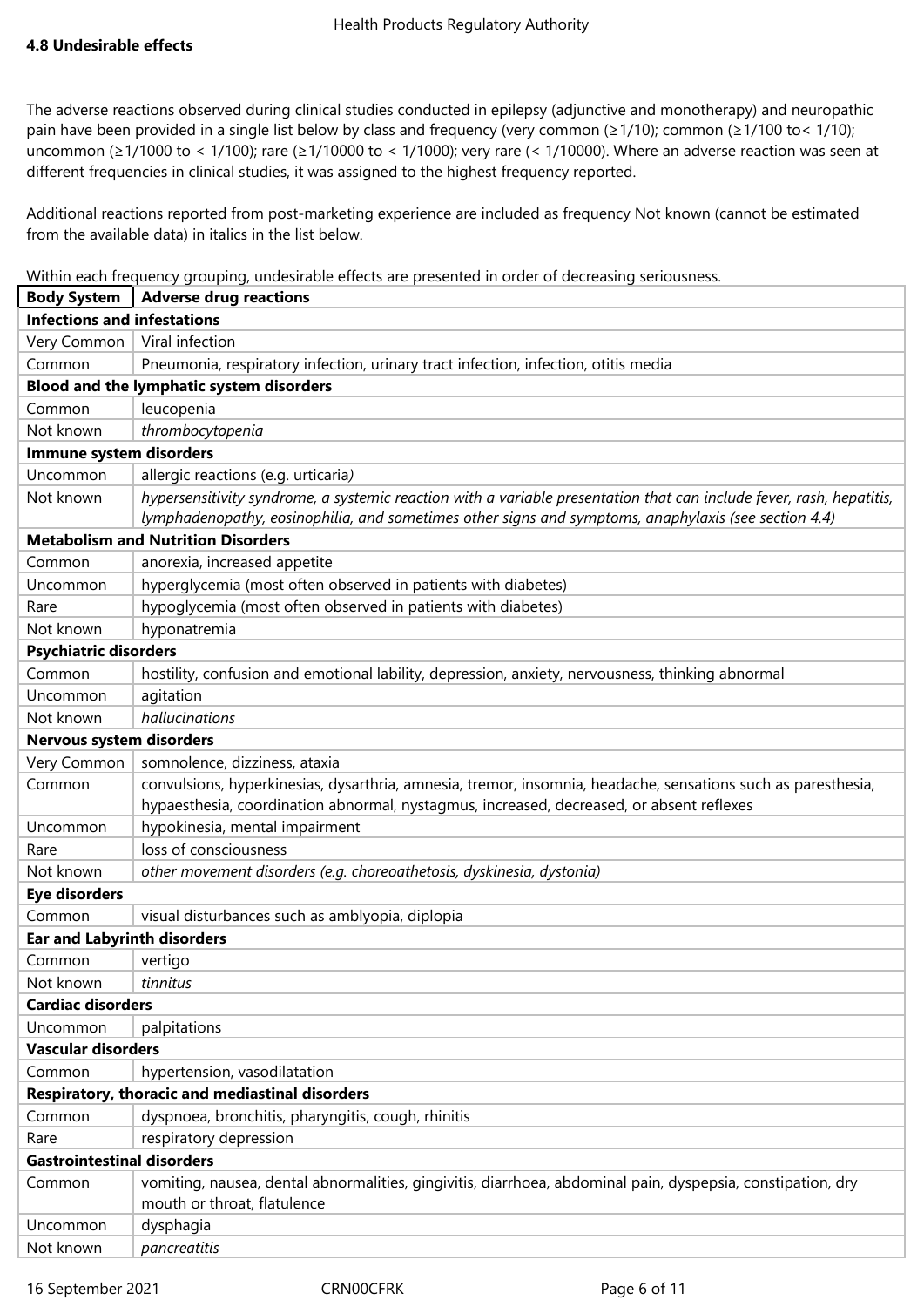|                                                             | <b>Skin and subcutaneous tissue disorders</b>                                                                   |  |  |  |
|-------------------------------------------------------------|-----------------------------------------------------------------------------------------------------------------|--|--|--|
| Common                                                      | facial oedema, purpura most often described as bruises resulting from physical trauma, rash, pruritus, acne     |  |  |  |
| Not known                                                   | Stevens-Johnson syndrome, angioedema, erythema multiforme, alopecia, drug rash with eosinophilia and            |  |  |  |
|                                                             | systemic symptoms (see section 4.4)                                                                             |  |  |  |
|                                                             | Musculoskeletal and connective tissue disorders                                                                 |  |  |  |
| Common                                                      | arthralgia, myalgia, back pain, twitching                                                                       |  |  |  |
| Not known                                                   | rhabdomyolysis, myoclonus                                                                                       |  |  |  |
| <b>Renal and urinary disorder</b>                           |                                                                                                                 |  |  |  |
| Not known                                                   | acute renal failure, incontinence                                                                               |  |  |  |
|                                                             | <b>Reproductive system and breast disorders</b>                                                                 |  |  |  |
| Common                                                      | impotence                                                                                                       |  |  |  |
| Not known                                                   | breast hypertrophy, gynaecomastia, sexual dysfunction (including changes in libido, ejaculation disorders and   |  |  |  |
|                                                             | anorgasmia)                                                                                                     |  |  |  |
| <b>General disorders and administration site conditions</b> |                                                                                                                 |  |  |  |
| Very Common                                                 | fatigue, fever                                                                                                  |  |  |  |
| Common                                                      | peripheral oedema, abnormal gait, asthenia, pain, malaise, flu syndrome                                         |  |  |  |
|                                                             |                                                                                                                 |  |  |  |
| Uncommon                                                    | generalized oedema                                                                                              |  |  |  |
| Not known                                                   | withdrawal reactions (mostly anxiety, insomnia, nausea, pains, sweating), chest pain. Sudden unexplained deaths |  |  |  |
|                                                             | have been reported where a causal relationship to treatment with gabapentin has not been established.           |  |  |  |
| <b>Investigations</b>                                       |                                                                                                                 |  |  |  |
| Common                                                      | WBC (white blood cell count) decreased, weight gain                                                             |  |  |  |
| Uncommon                                                    | elevated liver function tests SGOT (AST), SGPT (ALT)and bilirubin                                               |  |  |  |
| Not known                                                   | blood glucose fluctuations in patients with diabetes, blood creatine phosphokinase increased                    |  |  |  |
| Injury, poisoning and procedural complications              |                                                                                                                 |  |  |  |
| Common                                                      | accidental injury, fracture, abrasion                                                                           |  |  |  |
| Uncommon                                                    | fall                                                                                                            |  |  |  |

Under treatment with gabapentin cases of acute pancreatitis were reported. Causality with gabapentin is unclear (see section 4.4).

In patients on haemodialysis due to end-stage renal failure, myopathy with elevated creatine kinase levels has been reported. Respiratory tract infections, otitis media, convulsions and bronchitis were reported only in clinical studies in children. Additionally, in clinical studies in children, aggressive behaviour and hyperkinesias were reported commonly.

# Reporting of suspected adverse reactions

Reporting suspected adverse reactions after authorisation of the medicinal product is important. It allows continued monitoring of the benefit/risk balance of the medicinal product. Healthcare professionals are asked to report any suspected adverse reactions via the national reporting systems.

# **Ireland**

HPRA Pharmacovigilance Earlsfort Terrace Dublin 2 IRL Tel: +353 1 6764971 Fax: +353 1 6762517 Website: www.hpra.ie e-mail: medsafety@hpra.ie

# **4.9 Over[dose](http://www.hpra.ie/)**

Acute, l[ife-threatening toxic](mailto:medsafety@hpra.ie)ity has not been observed with gabapentin overdoses of up to 49 grams. Symptoms of the overdoses included dizziness, double vision, slurred speech, drowsiness, loss of consciousness, lethargy and mild diarrhoea. All

16 September 2021 CRN00CFRK Page 7 of 11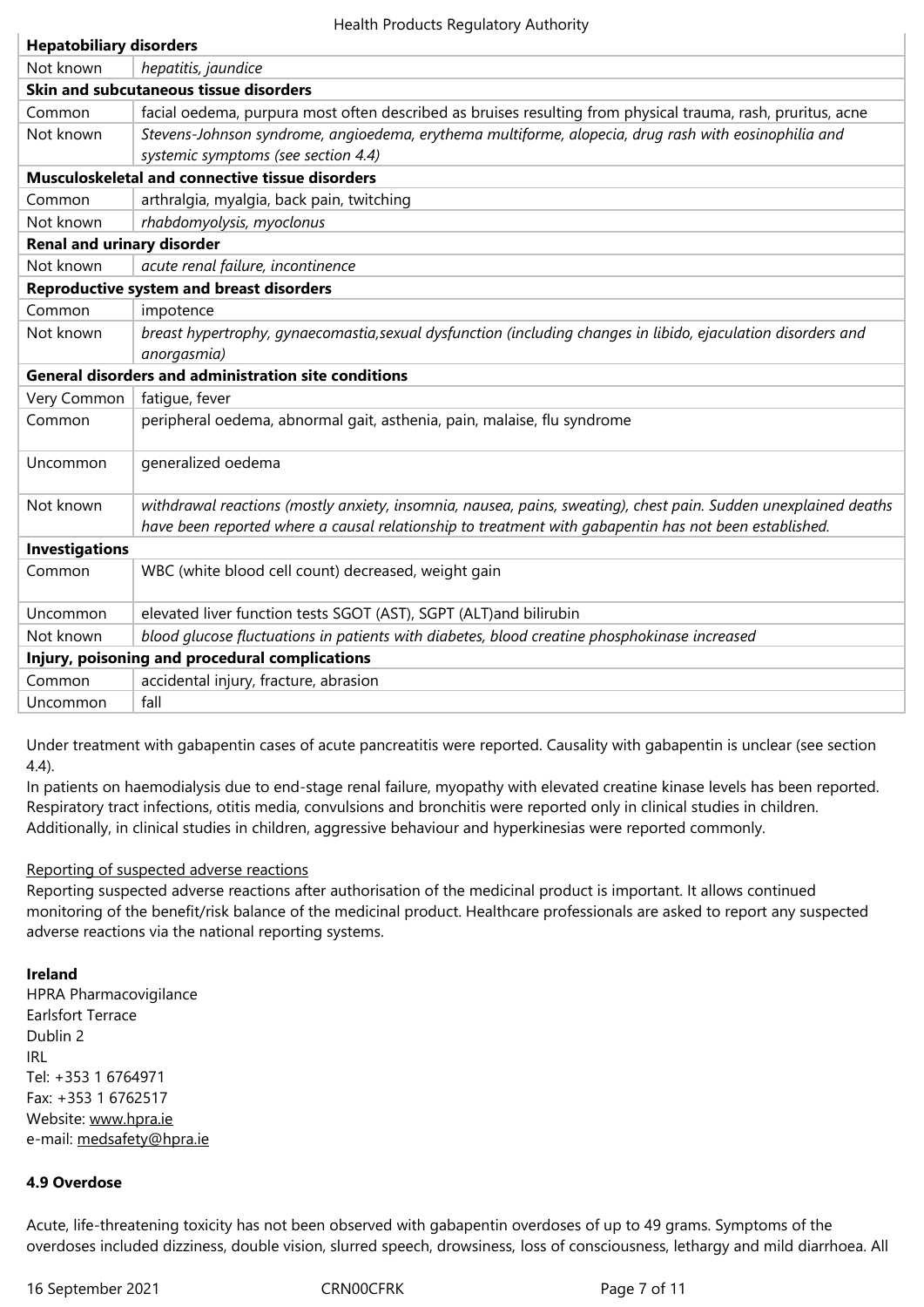patients recovered fully with supportive care. Reduced absorption of gabapentin at higher doses may limit drug absorption at the time of overdosing and, hence, minimise toxicity from overdoses.

Overdoses of gabapentin, particularly in combination with other CNS depressant medications, may result in coma.

Although gabapentin can be removed by haemodialysis, based on prior experience it is not usually required. However, in patients with severe renal impairment, haemodialysis may be indicated.

An oral lethal dose of gabapentin was not identified in mice and rats given doses as high as 8000 mg/kg. Signs of acute toxicity in animals included ataxia, laboured breathing, ptosis, hypoactivity, or excitation.

## **5 PHARMACOLOGICAL PROPERTIES**

## **5.1 Pharmacodynamic properties**

Pharmacotherapeutic group: Antiepileptics, Other antiepileptics ATC Code: N03AX12

## Mechanism of action

Gabapentin readily enters the brain and prevents seizures in a number of animal models of epilepsy. Gabapentin does not possess affinity for either GABAA or GABAB receptor nor does it alter the metabolism of GABA. It does not bind to other neurotransmitter receptors of the brain and does not interact with sodium channels. Gabapentin binds with high affinity to the α2δ (alpha-2-delta) subunit of voltage-gated calcium channels and it is proposed that binding to the α2δ subunit may be involved in gabapentin's anti-seizure effects in animals. Broad panel screening does not suggest any other drug target other than α2δ.

Evidence from several pre-clinical models inform that the pharmacological activity of gabapentin may be mediated via binding to  $α2δ$  through a reduction in release of excitatory neurotransmitters in regions of the central nervous system. Such activity may underlie gabapentin's anti-seizure activity. The relevance of these actions of gabapentin to the anticonvulsant effects in humans remains to be established.

Gabapentin also displays efficacy in several pre-clinical animal pain models. Specific binding of gabapentin to the α2δ subunit is proposed to result in several different actions that may be responsible for analgesic activity in animal models. The analgesic activities of gabapentin may occur in the spinal cord as well as at higher brain centers through interactions with descending pain inhibitory pathways. The relevance of these pre-clinical properties to clinical action in humans is unknown.

# Clinical efficacy and safety

A clinical trial of adjunctive treatment of partial seizures in paediatric subjects ranging in age from 3 to 12 years, showed a numerical but not statistically significant difference in the 50% responder rate in favour of the gabapentin group compared to placebo. Additional post-hoc analyses of the responder rates by age did not reveal a statistically significant effect of age, either as a continuous or dichotomous variable (age groups 3-5 and 6-12 years).

The data from this additional post-hoc analysis are summarised in the table below:

| Response ( $\geq$ 50% Improved) by Treatment and Age MITT* |               |               |         |  |
|------------------------------------------------------------|---------------|---------------|---------|--|
| Population                                                 |               |               |         |  |
| Age Category                                               | Placebo       | Gabapentin    | P-Value |  |
| < 6 Years Old                                              | 4/21 (19.0%)  | 4/17 (23.5%)  | 0.7362  |  |
| 6 to 12 Years Old                                          | 17/99 (17.2%) | 20/96 (20.8%) | 0.5144  |  |

\*The modified intent to treat population was defined as all patients randomised to study medication who also had evaluable seizure diaries available for 28 days during both the baseline and double-blind phases.

# **5.2 Pharmacokinetic properties**

## *Absorption*

Following oral administration, peak plasma gabapentin concentrations are observed within 2 to 3 hours. Gabapentin bioavailability (fraction of dose absorbed) tends to decrease with increasing dose. Absolute bioavailability of a 300 mg capsule is approximately 60%. Food, including a high-fat diet, has no clinically significant effect on gabapentin pharmacokinetics. Gabapentin pharmacokinetics are not affected by repeated administration. Although plasma gabapentin concentrations were generally between 2 μg/mL and 20 μg/mL in clinical studies, such concentrations were not predictive of safety or efficacy.

## 50mg/ml Oral Solution

A bioequivalence study was performed on Gabapentin 50mg/ml Oral Solution against the brand leaders 300mg capsules. Data is provided below to show that the two products are bioequivalent and interchangeable mg for mg.

16 September 2021 CRN00CFRK Page 8 of 11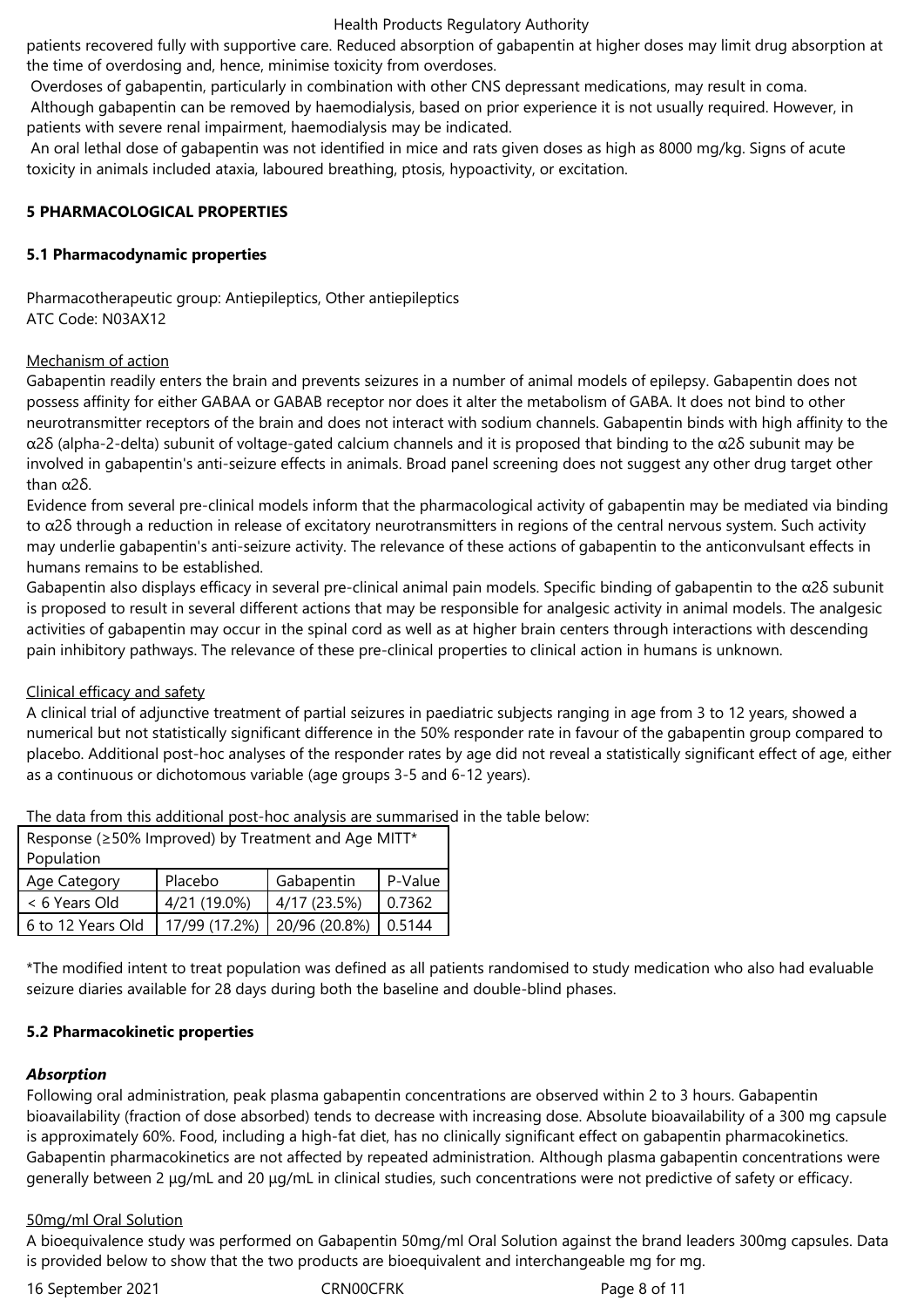# Gabapentin 50mg/1ml Oral Solution vs Gabapentin 300mg Capsules

|                                                                                             | $AUC_{0-t}$ | $AUC_{0\text{-inf}}$ | $\mathsf{L}_{\mathsf{max}}$ |
|---------------------------------------------------------------------------------------------|-------------|----------------------|-----------------------------|
| Ratio <sup>1</sup>                                                                          | 96.88%      | 96.99%               | 99.20%                      |
| 90% Geometric C.I. <sup>2</sup>   90.69% to 103.50%   90.99% to 103.38%   91.61% to 107.41% |             |                      |                             |
| Intra-Subject CV                                                                            | 13.68%      | 13.22%               | 16.51%                      |

<sup>1</sup> Calculated using least-squares means according to the formula: e<sup>Gabapentin Solution – Gabapentin capsules)  $\times$  100</sup>

<sup>2</sup> 90% Geometric Confidence Interval using In-transformed data.

## *Distribution*

Gabapentin is not bound to plasma proteins and has a volume of distribution equal to 57.7 litres. In patients with epilepsy, gabapentin concentrations in cerebrospinal fluid (CSF) are approximately 20% of corresponding steady-state trough plasma concentrations. Gabapentin is present in the breast milk of breast-feeding women.

## *Biotransformation*

There is no evidence of gabapentin metabolism in humans. Gabapentin does not induce hepatic mixed function oxidase enzymes responsible for drug metabolism.

## *Elimination*

Gabapentin is eliminated unchanged solely by renal excretion. The elimination half-life of gabapentin is independent of dose and averages 5 to 7 hours.

In elderly patients, and in patients with impaired renal function, gabapentin plasma clearance is reduced. Gabapentin elimination-rate constant, plasma clearance, and renal clearance are directly proportional to creatinine clearance. Gabapentin is removed from plasma by haemodialysis. Dosage adjustment in patients with compromised renal function or undergoing haemodialysis is recommended (see section 4.2).

Gabapentin pharmacokinetics in children were determined in 50 healthy subjects between the ages of 1 month and 12 years. In general, plasma gabapentin concentrations in children > 5 years of age are similar to those in adults when dosed on a mg/kg basis.

In a pharmacokinetic study in 24 healthy paediatric subjects aged between 1 month and 48 months, an approximately 30% lower exposure (AUC), lower Cmax and higher clearance per body weight have been observed in comparison to available reported data in children older than 5 years.

## Linearity/Non-linearity

Gabapentin bioavailability (fraction of dose absorbed) decreases with increasing dose which imparts non-linearity to pharmacokinetic parameters which include the bioavailability parameter (F) e.g. Ae%, CL/F, Vd/F. Elimination pharmacokinetics (pharmacokinetic parameters which do not include F such as CLr and T1/2), are best described by linear pharmacokinetics. Steady state plasma gabapentin concentrations are predictable from single-dose data.

# **5.3 Preclinical safety data**

# *Carcinogenesis*

Gabapentin was given in the diet to mice at 200, 600, and 2000 mg/kg/day and to rats at 250, 1000, and 2000 mg/kg/day for two years. A statistically significant increase in the incidence of pancreatic acinar cell tumours was found only in male rats at the highest dose. Peak plasma drug concentrations in rats at 2000 mg/kg/day are 10 times higher than plasma concentrations in humans given 3600 mg/day. The pancreatic acinar cell tumours in male rats are low-grade malignancies, did not affect survival, did not metastasize or invade surrounding tissue, and were similar to those seen in concurrent controls. The relevance of these pancreatic acinar cell tumours in male rats to carcinogenic risk in humans is unclear.

## *Mutagenesis*

Gabapentin demonstrated no genotoxic potential. It was not mutagenic *in vitro* in standard assays using bacterial or mammalian cells. Gabapentin did not induce structural chromosome aberrations in mammalian cells *in vitro* or *in vivo*, and did not induce micronucleus formation in the bone marrow of hamsters.

# *Impairment of Fertility*

No adverse effects on fertility or reproduction were observed in rats at doses up to 2000 mg/kg (approximately five times the maximum daily human dose on a mg/m<sup>2</sup> of body surface area basis).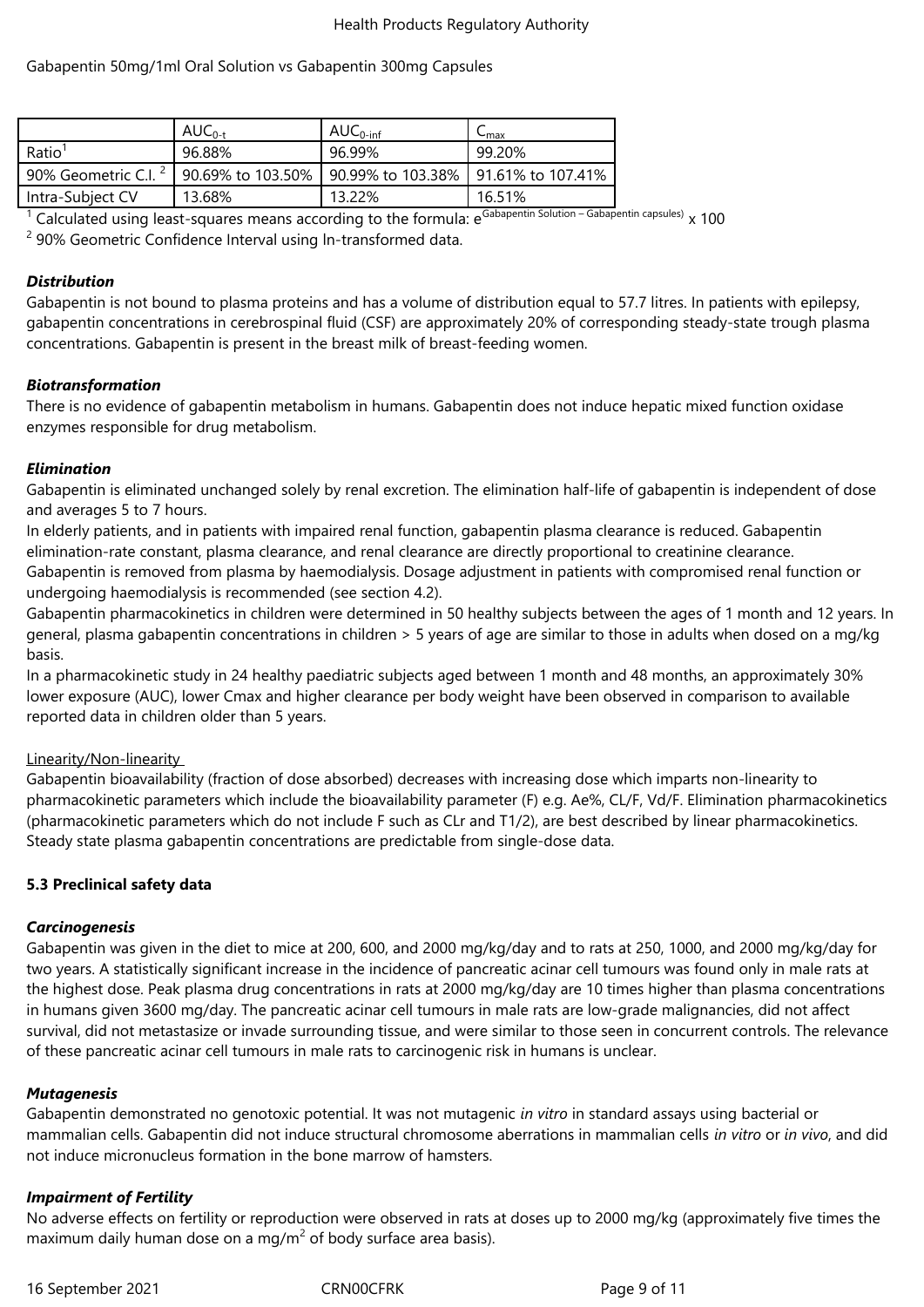## *Teratogenesis*

Gabapentin did not increase the incidence of malformations, compared to controls, in the offspring of mice, rats, or rabbits at doses up to 50, 30 and 25 times respectively, the daily human dose of 3600 mg, (four, five or eight times, respectively, the human daily dose on a mg/m<sup>2</sup> basis).

Gabapentin induced delayed ossification in the skull, vertebrae, forelimbs, and hindlimbs in rodents, indicative of fetal growth retardation. These effects occurred when pregnant mice received oral doses of 1000 or 3000 mg/kg/day during organogenesis and in rats given 500, 1000, or 2000 mg/kg prior to and during mating and throughout gestation. These doses are approximately 1 to 5 times the human dose of 3600 mg on a mg/m<sup>2</sup> basis.

No effects were observed in pregnant mice given 500 mg/kg/day (approximately 1/2 of the daily human dose on a mg/m<sup>2</sup> basis).

An increased incidence of hydroureter and/or hydronephrosis was observed in rats given 2000 mg/kg/day in a fertility and general reproduction study, 1500 mg/kg/day in a teratology study, and 500, 1000, and 2000 mg/kg/day in a perinatal and postnatal study. The significance of these findings is unknown, but they have been associated with delayed development. These doses are also approximately 1 to 5 times the human dose of 3600 mg on a mg/m<sup>2</sup> basis.

In a teratology study in rabbits, an increased incidence of post-implantation fetal loss, occurred in doses given 60, 300, and 1500 mg/kg/day during organogenesis. These doses are approximately 1/4 to 8 times the daily human dose of 3600 mg on a mg/m<sup>2</sup> basis.

## **6 PHARMACEUTICAL PARTICULARS**

## **6.1 List of excipients**

Acesulfame potassium (E950) Saccharin sodium Propylene glycol (E1520) Methyl parahydroxybenzoate (E218) Ethyl parahydroxybenzoate (E214) Carmellose Sodium (E466) Aniseed flavour (containing flavouring preparations, isopropyl alcohol and water) Purified water

## **6.2 Incompatibilities**

In the absence of compatibility studies this medicinal product must not be mixed with other medicinal products.

# **6.3 Shelf life**

1 year 1 month once open

## **6.4 Special precautions for storage**

Do not store above 25°C. Do not refrigerate or freeze.

## **6.5 Nature and contents of container**

Bottle: Amber (Type III) glass with capacity of 150ml Pack size: 150ml or 3 x 150ml – not all pack sizes may be marketed Closure: HDPE, EPE wadded, tamper evident, child resistant screw on cap Syringe:Polypropylene body, purple HDPE plunger with a capacity of 10ml, graduated at each 1ml and 0.5ml

Bottle adaptor: Low Density Polyethylene

## **6.6 Special precautions for disposal**

Instructions for administration via nasogastric (NG) or percutaneous endoscopic gastrostomy (PEG) tubes.

16 September 2021 CRN00CFRK Page 10 of 11 Gabapentin Oral Solution is suitable for use with the following type of NG and PEG tubes: